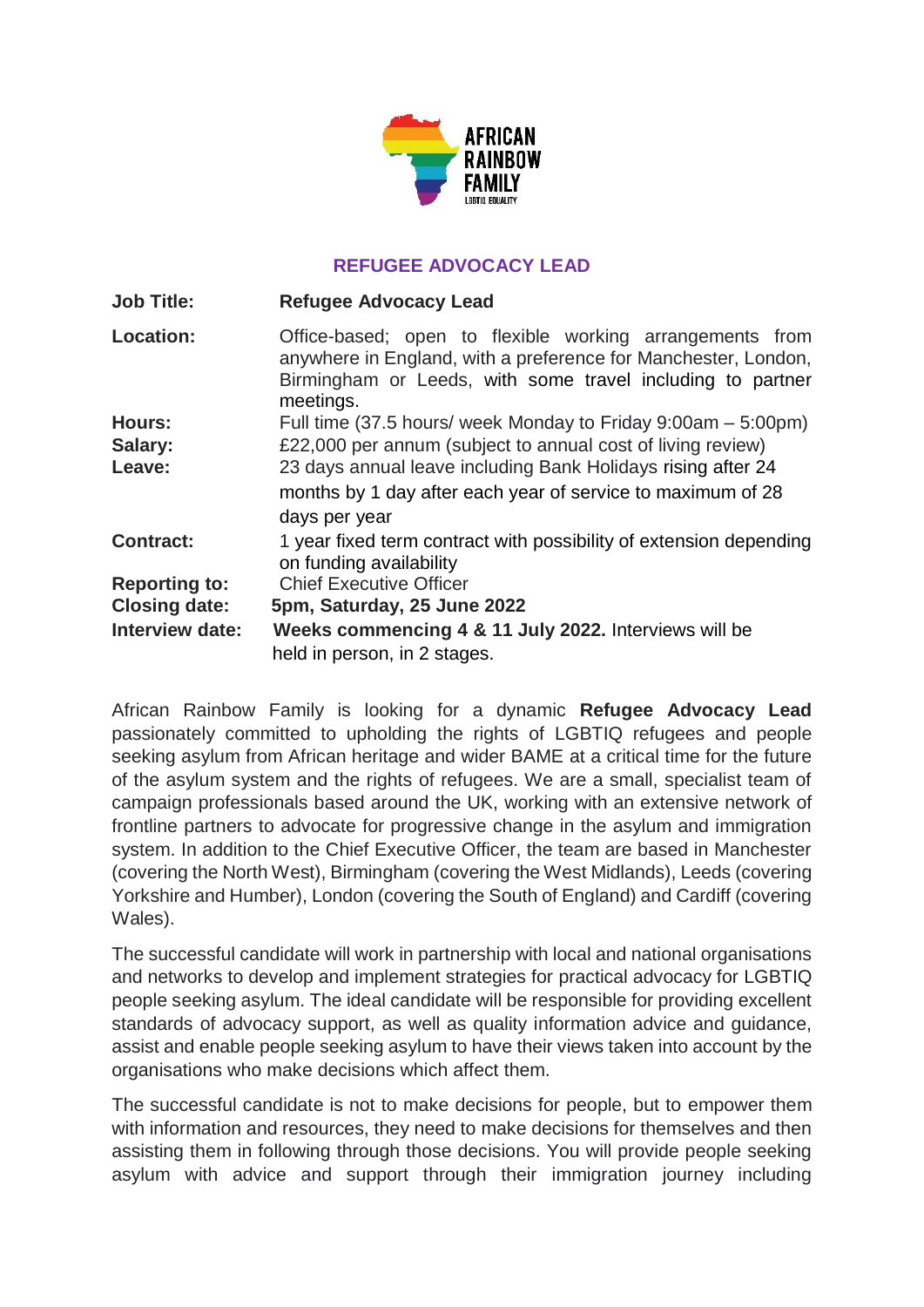signposting to immigration advice. You will make internal referrals to our Move-On and Integration services: (housing, welfare benefits, legal rights, livelihoods and access to education); and our Campaign and Communication service.

The team takes a client-centred approach. We are looking for a motivated and enthusiastic person to join our dedicated refugee campaign and support team. This role requires resilience, creativity and a willingness to work flexibly in order to meet the needs of both African Rainbow Family and our beneficiaries.

The ideal candidate will promote socio-political change locally and nationally. To that end, they will have experience of successfully developing and delivering creative and impactful advocacy resources that have achieved policy change. They will be an effective and passionate advocate, able to build strong partnerships and work collaboratively with partners to identify gaps, amplify existing work and facilitate connections. They will be a self-starter, able to spot influencing opportunities and swiftly mobilise support to seize them. They will have excellent knowledge of the asylum system and a commitment to providing a platform for the voices of those with direct experience of it.

We welcome applications from people of all abilities/disabilities and backgrounds as we believe that each person brings their own valuable experiences to what we do. We encourage people with lived experience of the UK asylum system to apply. The successful candidate must have the right to work in the UK.

### **Get to know us...**

African Rainbow Family (ARF) is a small registered Charity (No. 1185902) which has been supporting LGBT+ refugees and those seeking asylum through the asylum and immigration process and campaigning for their rights since 2014. This includes people of African heritage, the wider Black Asian Minority Ethnic groups and anyone that identifies as an LGBT+ refugee and/or seeking asylum. We provide peer support, advocacy, advice, information and counselling.

ARF was established in 2014 by a lesbian in the wake of some Commonwealth countries in Africa's toxic and draconian anti-gay laws; persecutions and environment which seek to criminalise LGBTIQs for the preference of whom they choose to love. ARF provides:

- Support For LGBTIQ Refugees and People Seeking Asylum
- Support communities who face constant harassment, hate crimes and discrimination heaped on them by an ignorant society because of their sexuality or sexual preferences and or gender identity.
- Campaigning For Global LGBTIQ Equality.

## **Benefits include:**

- 23 days annual leave including Bank Holidays
- Equipment to support remote working.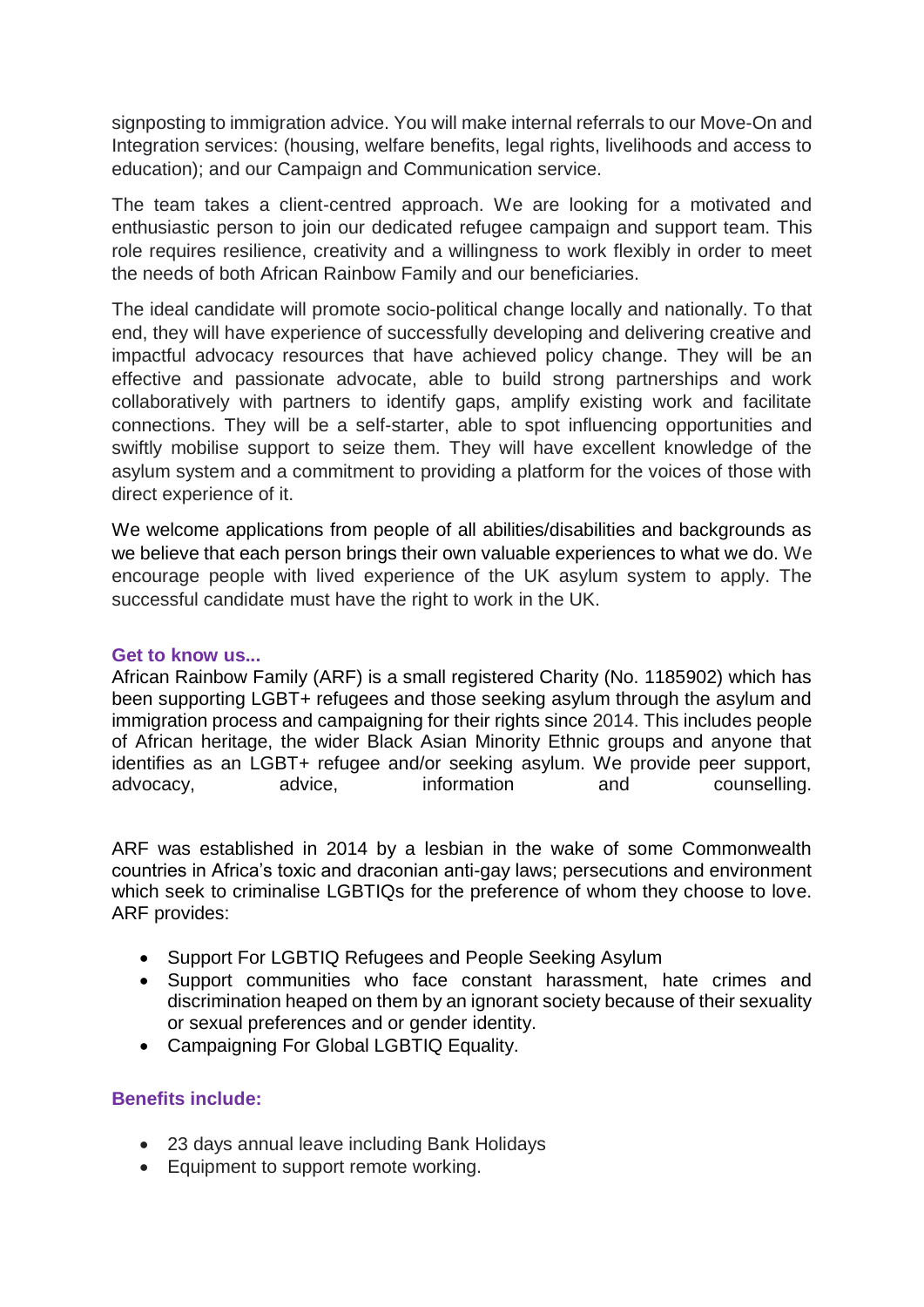- Flexible working policy.
- Pension scheme.
- Development and growth opportunities.
- Free parking at our office.
- Paid staff day off on their birthday
- Paid 2 duvet days a year
- Salary review
- Employee reward scheme
- Employee wellbeing support
- Paid Sick leave after 6 months

### **Attachments**

- Job description and person specifications
- Application and equal opportunity forms
- Policy on the Recruitment of Ex-Offenders

**HOW TO APPLY:** Please read the job description and person specification. Email your completed application form and optional monitoring form to [recruitment@africanrainbowfamily.org.](mailto:recruitment@africanrainbowfamily.org) For more information on this role or for an informal discussion please contact Aderonke Apata, Founder and CEO: 07711285567. If you know of someone who might be interested in this vacancy, please ask them to get in touch.

The successful applicant will be required to undergo an enhanced DBS check and to disclose all non-protected criminal records at the point of conditional job offer.

The closing date for applications is **5pm, Saturday, 25 June 2022**

Interviews will be held in person, in 2 stages from **weeks commencing 4 & 11 July 2022.** 

We are sorry that we are unable to provide feedback to unsuccessful candidates.

### **Aims of the Post**

.

- To enable LGBTIQ people seeking asylum to successfully seek refuge, integrate and access services through advocacy, providing support, information, representation and volunteer opportunities.
- To enable LGBTIQ people seeking asylum to communicate their views and exercise choices about the services they receive.
- To provide a service which reflects and responds to the needs and aspirations of people of different cultures, ages and backgrounds.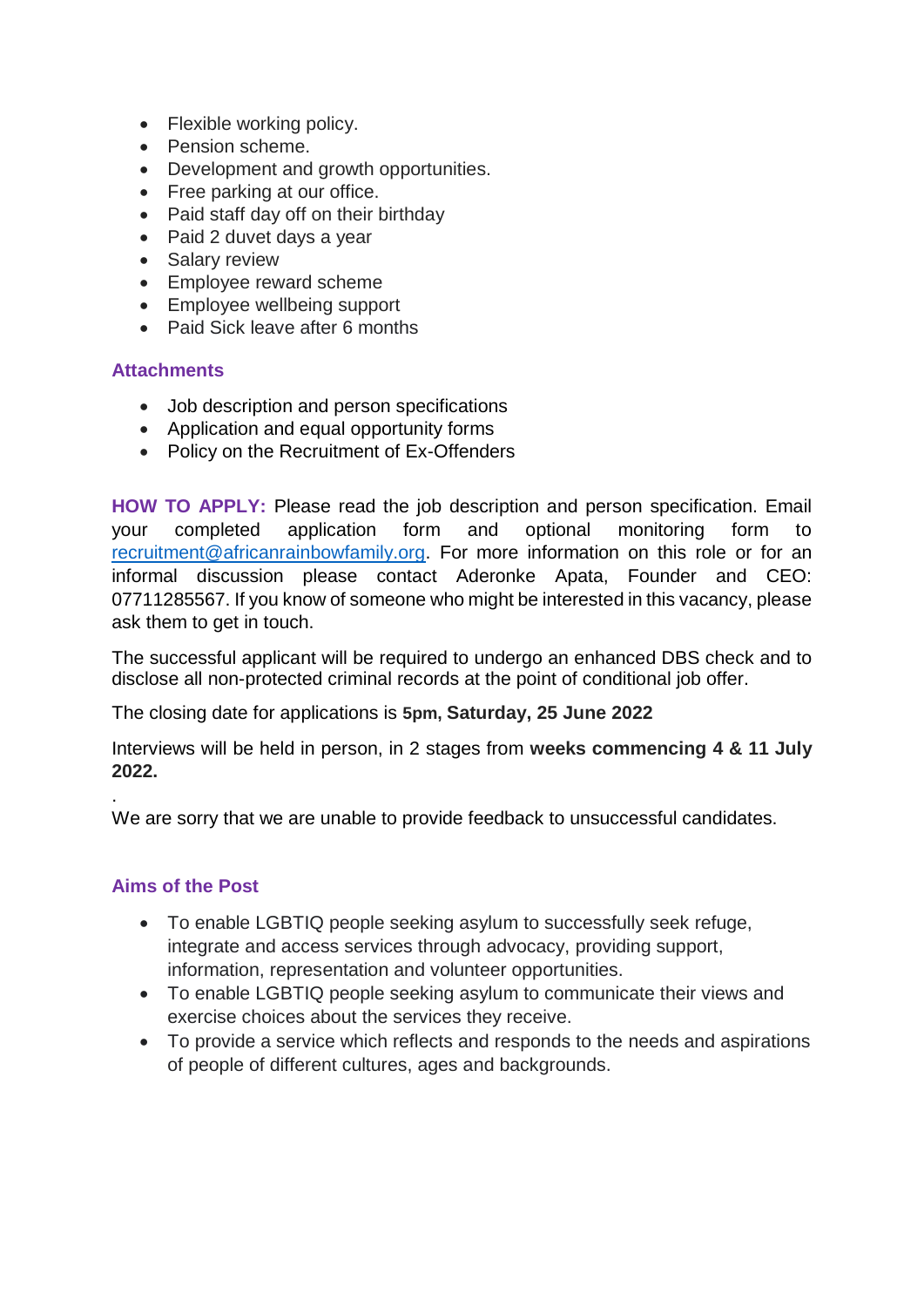## **Job Description**

## **RESPONSIBILITIES**

### **Advocacy**

- Lead and manage the advocacy service and manage cases of LGBTIQ people seeking asylum especially those of a complex nature.
- Ensure service users have access to quality, pro bono or legal aid representation
- Work with the CEO, Move-On and Integration Officer, Campaign and Communication Officer and Advocacy Assistants and consult with service users to develop African Rainbow Family's advocacy support services in line with the changing needs and demands of LGBTIQ refugees and people seeking asylum.
- Take strategic oversight of African Rainbow Family advocacy service together with the Senior Management Team.
- Lead on developing a strategy to maintain and develop new partnerships with LGBT and non-LGBT campaigners and organisations, to ensure that we meet our charitable objective to reach further and deeper into communities.
- Oversee empowerment events and support delivery of other teams' events, ensuring all events achieve a professional standard and high quality.
- Conduct vulnerability assessments and prioritise people to receive African Rainbow Family's services.
- Work with legal partners, other African Rainbow Family's centres' staff and volunteers to organise monthly asylum meetings.
- Provide one-to-one advocacy, emotional or practical support in person or over the phone to beneficiaries.
- Facilitate other support group meetings such as 1-2-1 and group mental health/therapy/counselling sessions for service users**.**
- Leading the advocacy service on issues of legal rights, refer beneficiaries to our Move-On and Integration service for health services, housing, welfare benefits etc. and to advocate on behalf of service users to enable them to exercise their rights in these areas.
- Make referrals to services or signpost to other specialist organisations and agencies, including mental and physical health NGOs, pro bono and/or legal aid lawyers
- Visit LGBTIQ+ people held in immigration detention centres to provide them with emotional support.
- Negotiate with service providers on behalf of service users, if requested.
- Support service users in accessing legal representation.
- Assist service users in accessing appropriate services not covered by African Rainbow Family.
- Follow the wishes of service users and support their rights to make informed decisions.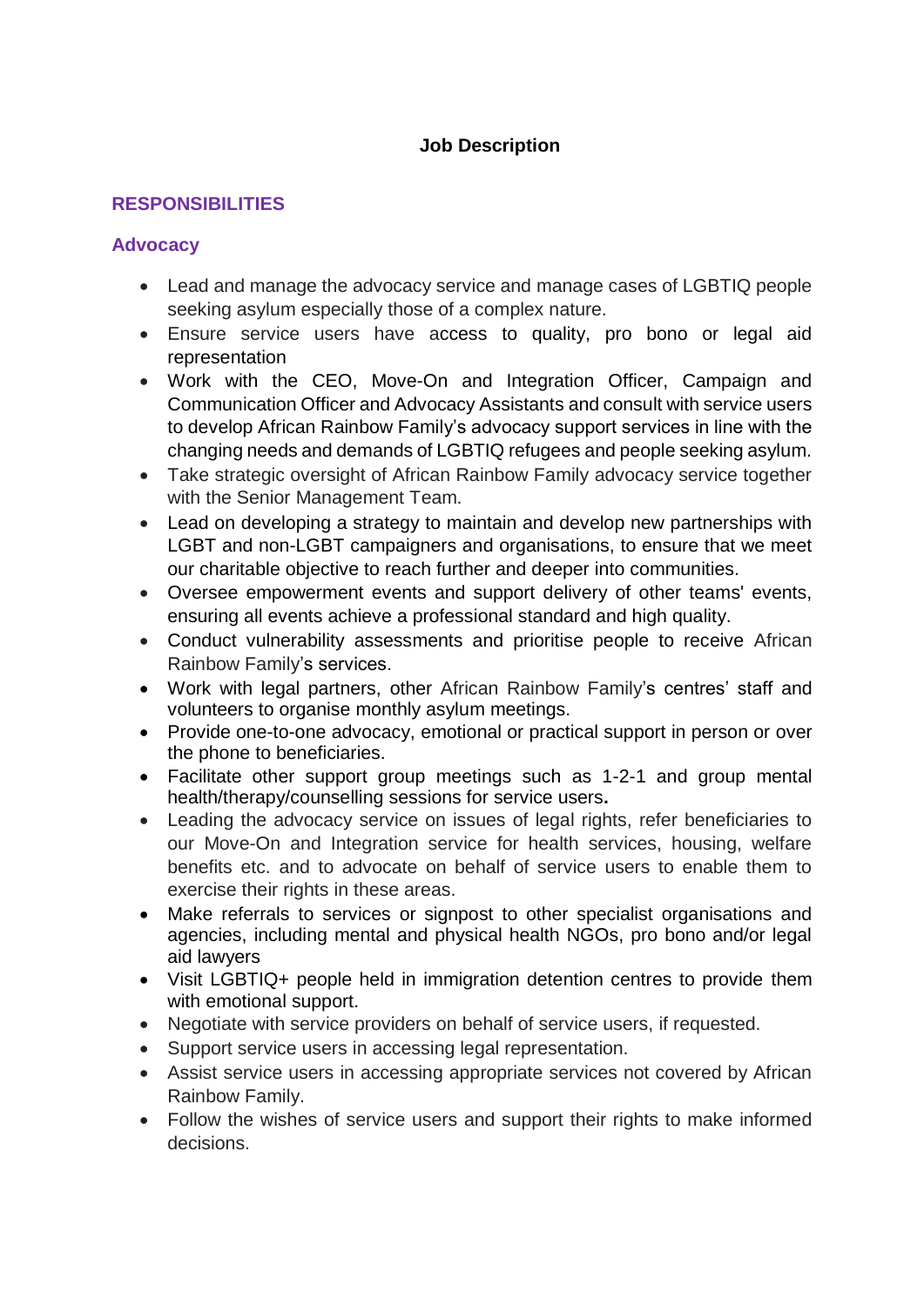- Encourage service users to self-advocate where possible and support them in doing so.
- Write letters of support for service users in line with African Rainbow Family 's policy
- Attend and/or give oral evidence in court hearings in support of African Rainbow Family's service users where practicable.
- Keep records and monitoring data in accordance with policies, data protection law, donor requirements and African Rainbow Family's impact framework.
- Support service users to engage with African Rainbow Family's Campaign and Communication service around media work or to attend meetings with stakeholders.
- Oversee and maintain accurate records of contacts with service users in accordance with data protection policies.
- Participate in the collection of data for monitoring and evaluation of African Rainbow Family's advocacy services.
- Maintain the confidentiality of clients internally and with external parties at all times unless authorised otherwise by the CEO.
- Ensure you and all staff and volunteers use and record data within an online space provided by African Rainbow Family's Microsoft Business account.

## **People management and supervision**

- Recruit, train and manage a team of volunteer advocates to assist with delivery of social events and other services and respond to queries to the office.
- Oversee and organise training for staff and volunteers within the advocacy team
- Manage a team of Advocacy Assistants across our other centres.
- Provide supervision to volunteers and Advocacy Assistants.
- Provide cover during periods of leave for other staff

## **Other**

- Develop and deliver training to other organisations working with LGBTIQ+ and non-LGBTIQ+ refugees and people seeking asylum.
- Draft reports for trustees, donors and other stakeholders
- Keep up-to-date with changes in law and policy that affect African Rainbow Family's service users with the support of the CEO and Trustees.
- Provide input to African Rainbow Family's policy, advocacy, moveon/integration, campaign and communications work.
- With support from the CEO, identify funding opportunities for ARF's work.
- Assist in the development of funding bids and proposals, utilising appropriate research and evidence to support applications
- Assist the CEO with delivery of African Rainbow Family's strategies.
- Occasional media work and public speaking
- Comply with all African Rainbow Family's policies
- Trained to OISC Level One or willing to undertake relevant immigration training.
- Undertake other reasonable tasks as requested.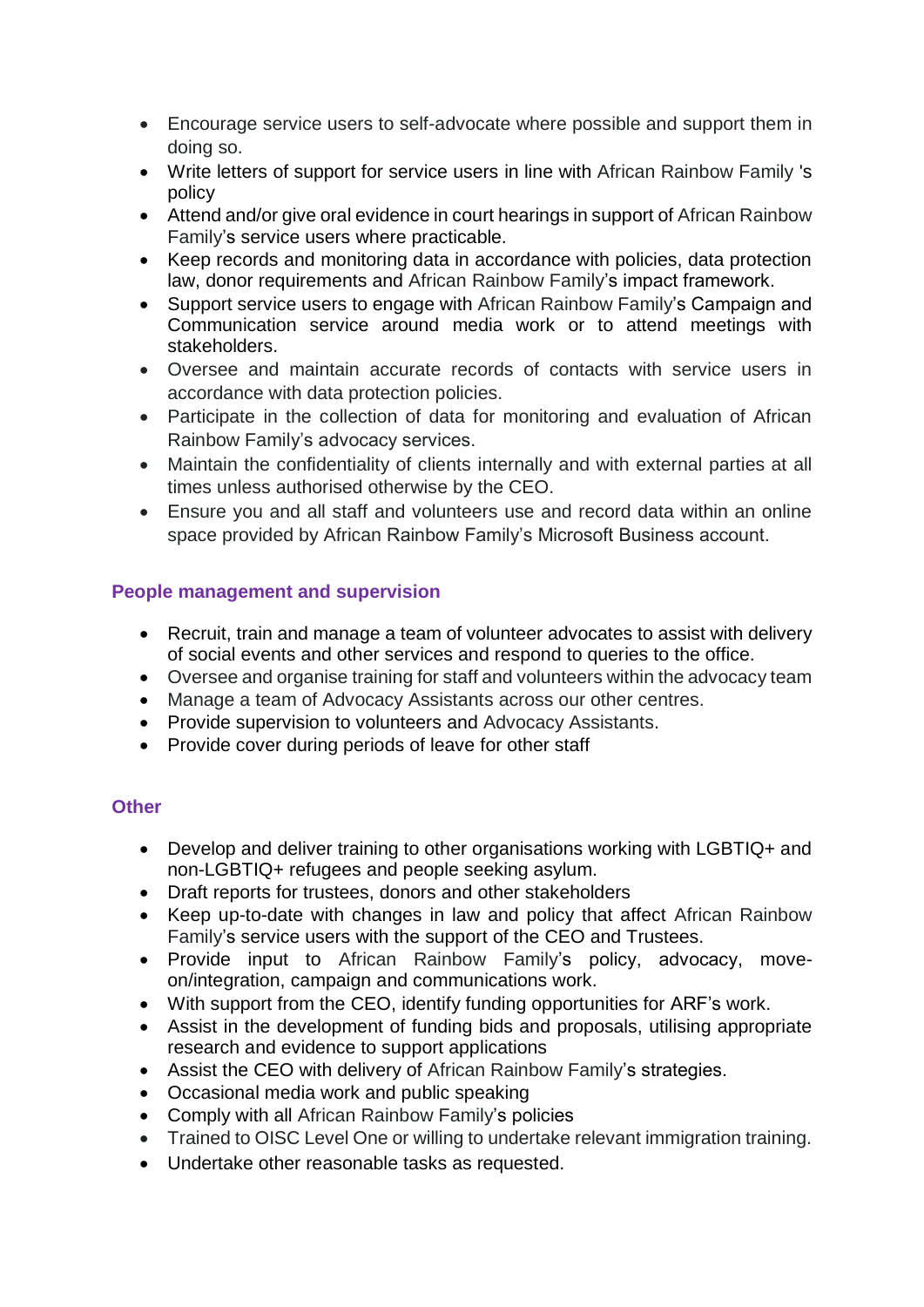## **Equal opportunities**

- Abide by and promote African Rainbow Family's Equal Opportunities policy.
- Take positive action to encourage the participation of service users who experience discrimination for reasons of gender, national or ethnic origin, age, sexual orientation, disability, or health status.

## **Policies**

- Participate in the development and review of advocacy guidelines and protocols.
- Work in accordance with African Rainbow Family's policies and procedures, including the confidentiality policy, health and safety policy and advocacy guidelines.
- Keep abreast of new developments in advocacy, particularly those relating to the LGBTIQ refugee and migrant communities.
- Keep up-to-date with the relevant policy changes in areas which affect service users i.e. immigration
- Publicise African Rainbow Family's advocacy service to potential service users through visits to projects and community organisations.
- Regularly promote the work of the advocacy service by contributing to social media including through the Campaign and Communication Officer.

## **Administration**

- Oversee and carry out administration duties associated with the provision of advocacy services, including correspondence, photocopying, maintaining accurate records and filing.
- Write reports, recommendations and reviews as required.
- Take minutes of meetings and events participated in.
- Sufficient knowledge of Microsoft Suit is required, especially Excel and Word.

## **General**

- Attend and participate in regular supervision with line manager.
- Take part in training and professional development.
- Attend, and lead weekly advocacy team meetings.
- Be flexible in working hours occasional evening and weekend work will be required for which time off in lieu will be given. The Advocacy Lead is encouraged to manage their own schedule to ensure they are not working excessive overtime.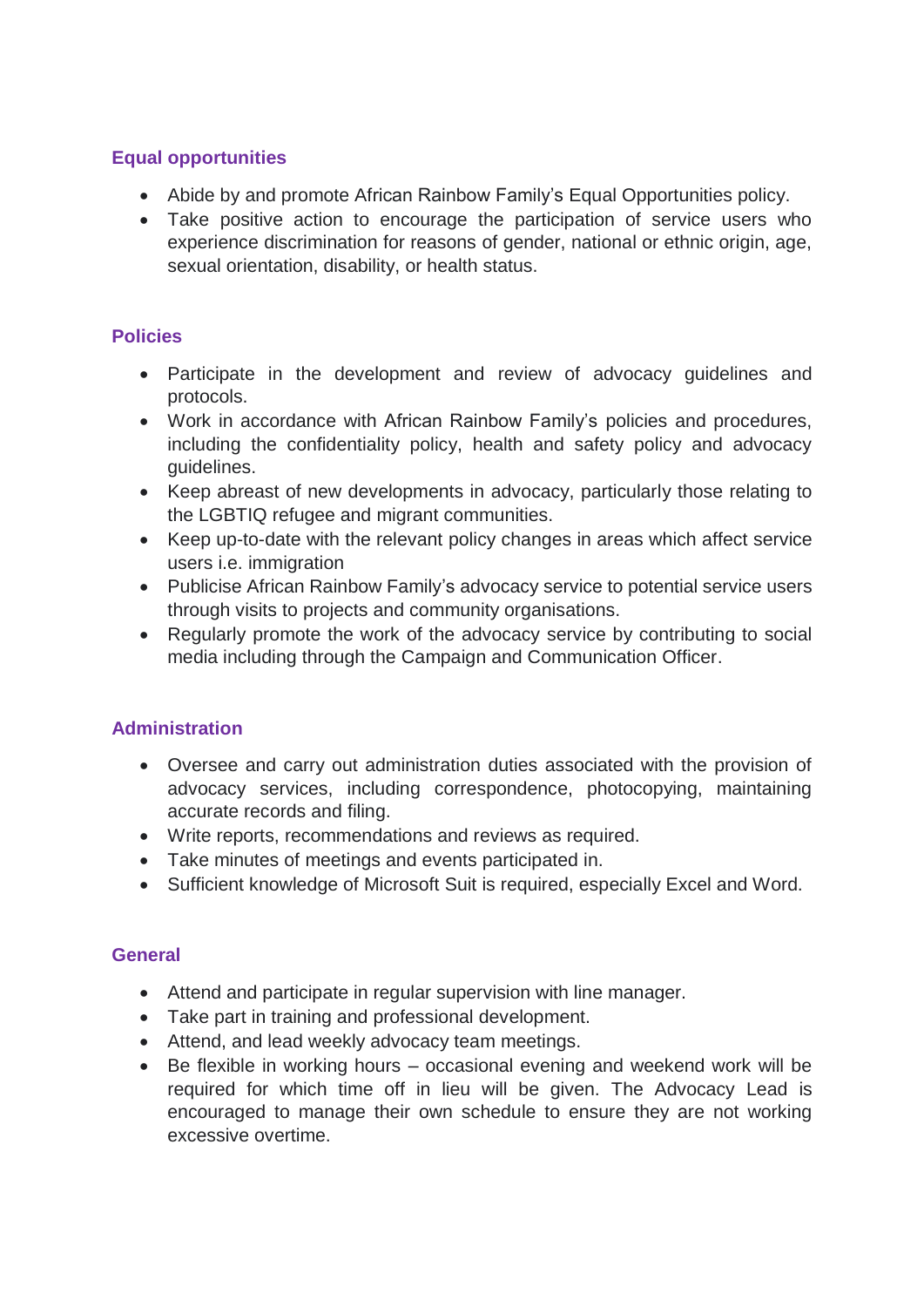## **Core organisational activities**

- Actively participate in events, internal meetings and consultations
- Participating and maintaining a friendly office environment

# **Person Specification**

### **ESSENTIAL**

## **EXPERIENCE**

Experience in providing professional advocacy support (minimum 2 years) for example support work, social work, counselling, casework (legal or non-legal).

Experience of providing emotional support to vulnerable people

Experience of working in, or familiar with, the LGBTIQ community

Experience of providing emotional support to vulnerable people

Experience of working in, or familiar with, the LGBTIQ community

Experience of working with LGBTIQ people seeking asylum

Experience of working in the voluntary and/or community sector

Experience of coming out

Understanding and awareness of intersections of oppression and an understanding of power and privilege in relation to people seeking asylum.

Experience of working in and/or creating a culture of team working, where people feel empowered, respected and valued, and accountable for the work they do

### **KNOWLEDGE, SKILLS AND ABILITIES**

Ability to support development of advocacy services and systems.

Ability to conduct vulnerability or needs assessments, decide on appropriate services, prioritise people to receive African Rainbow Family's services and inform people when a service can't be offered to them.

Ability to work with and provide non-clinical/non-therapeutic support to vulnerable people. Including with poor mental health, a history of self-harm or attempted suicide, who have experienced violence, abuse, sexual exploitation, homelessness, or trauma, or are potential victims of trafficking. Ability to facilitate support groups and group meetings

Ability to support people on a one-to-one basis.

Ability to work with people from diverse religious, cultural, national, sexual and ethnic backgrounds.

Excellent listening skills and an ability to create respective rapport whilst maintaining professional boundaries